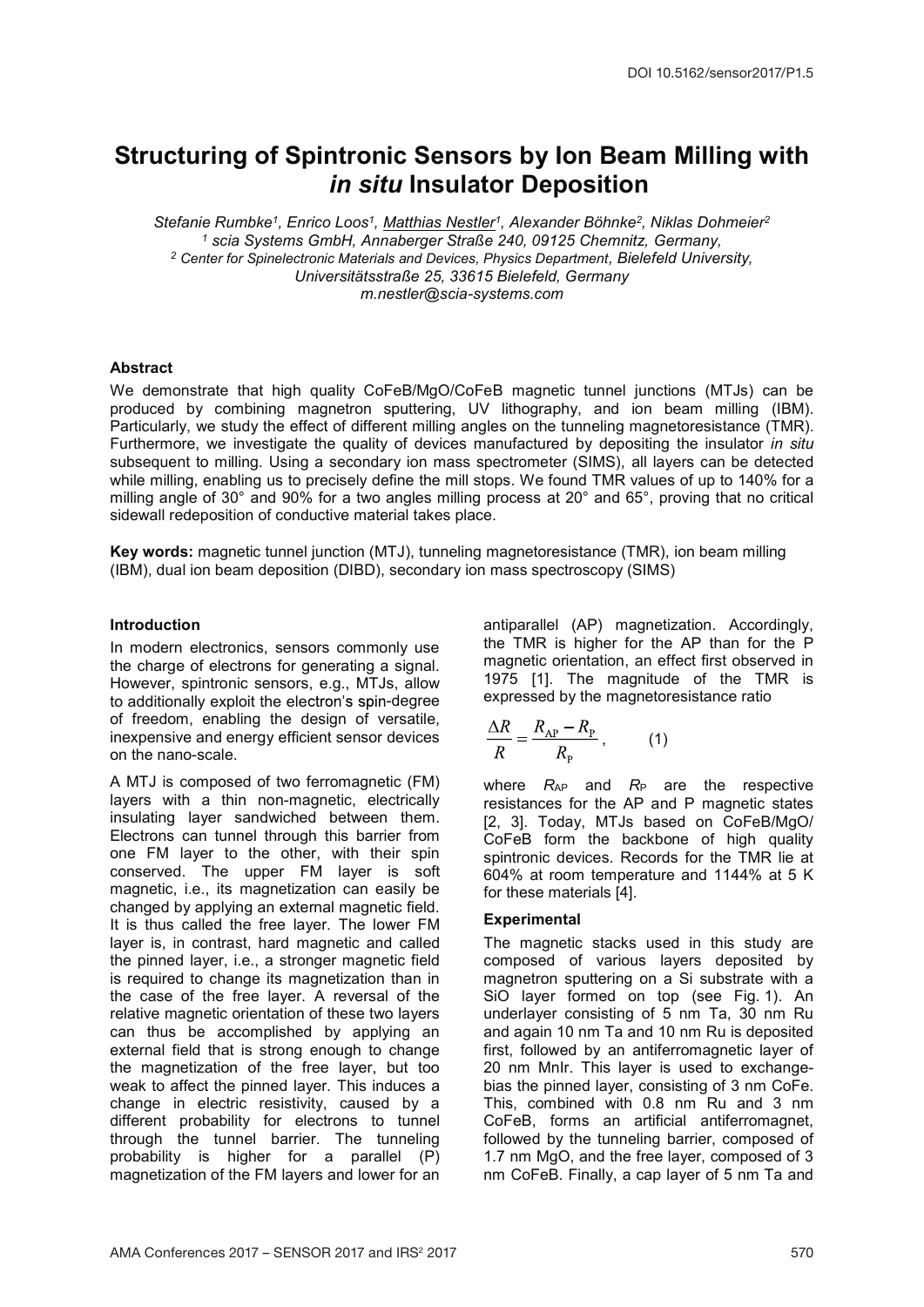5 nm Ru is deposited on the stack. The samples are annealed at 360 °C for 60 min in an external field of about 5500 Oe. By this process step, pinning is induced and the MgO layer is crystallized. The completed stack is then patterned by masks made of positive photoresist for the formation of the upper contacts. The unmasked material is removed by IBM, i.e., it is removed by bombardment with a neutralized ion beam provided by a broad ion source that is directed to the substrate, using Ar as a process gas. To investigate the influence of different milling angles, some stacks are milled at an angle of incidence of 30° perpendicular to the sample surface (see Fig. 1 (a)) and others at two different angles (see Fig. 1 (b)). The first layers are milled at a steeper angle of 20° around the mask, until the MgO tunnel barrier is reached. All following layers are removed under a shallower angle of 65° in order to avoid redeposition of conductive material at the insulating barrier. At the same time, the ion beam cleans the lateral faces of the layers. The milling process is controlled by SIMS to detect the layer boundaries and determine the mill stop for the lower contact as well as the changing point for the angle in (b) (see Fig. 2). The spectrometer is sensitive to layer thicknesses in the single-digit nm range, making it possible to detect all layers in the stack and thus precisely define the end points. Prior to contacting the layers, they need to be encapsulated by an insulator. For this purpose, 120 nm  $Ta_2O_5$  is deposited in situ by DIBD using a metallic Ta target and additionally added oxygen as a reactive background gas. The ion beam provided by the sputter source is focused on the target, sputtering the material that is to be deposited on the substrate. The assist source (the ion source formerly used to remove the unmasked layer stack) is here used to improve the properties of the deposited layer.

#### **Results**

A major (left) and a minor hysteresis loop (right) are shown in Fig. 3 for MTJs milled at 30° (Fig. 3 (a)) and  $20^{\circ}/65^{\circ}$  (Fig. 3 (b)). The graphs show a TMR value of 140% for 30° and 90% for 20°/65°. If the range of the applied magnetic field is high enough, both the exchange biased pinned layer and the free layer can be switched (major loop). The TMR values decrease with the applied field in both directions, with a sharp drop for the switching of the free layer and a smoother decrease for the pinned layer. By choosing a more limited field range, only the magnetization of the free layer can be changed whereas that of the pinned layer cannot (minor loop). A steep fall of the TMR value can be observed for 30° while it drops at a shallower angle for 20°/65°.



Fig. 1. Sketch of the cross-section of the CoFeB/MgO/CoFeB MTJ showing the manufacturing process. After depositing all layers and the masks on the stack, it is milled down to the seed, encapsulated with  $Ta_2O_5$ , and magnetized. In a final step, the top contact is formed. Milling is either performed (a) at an angle of 30° or (b) at 20° to the MgO tunneling barrier and then at 65° down to the seed.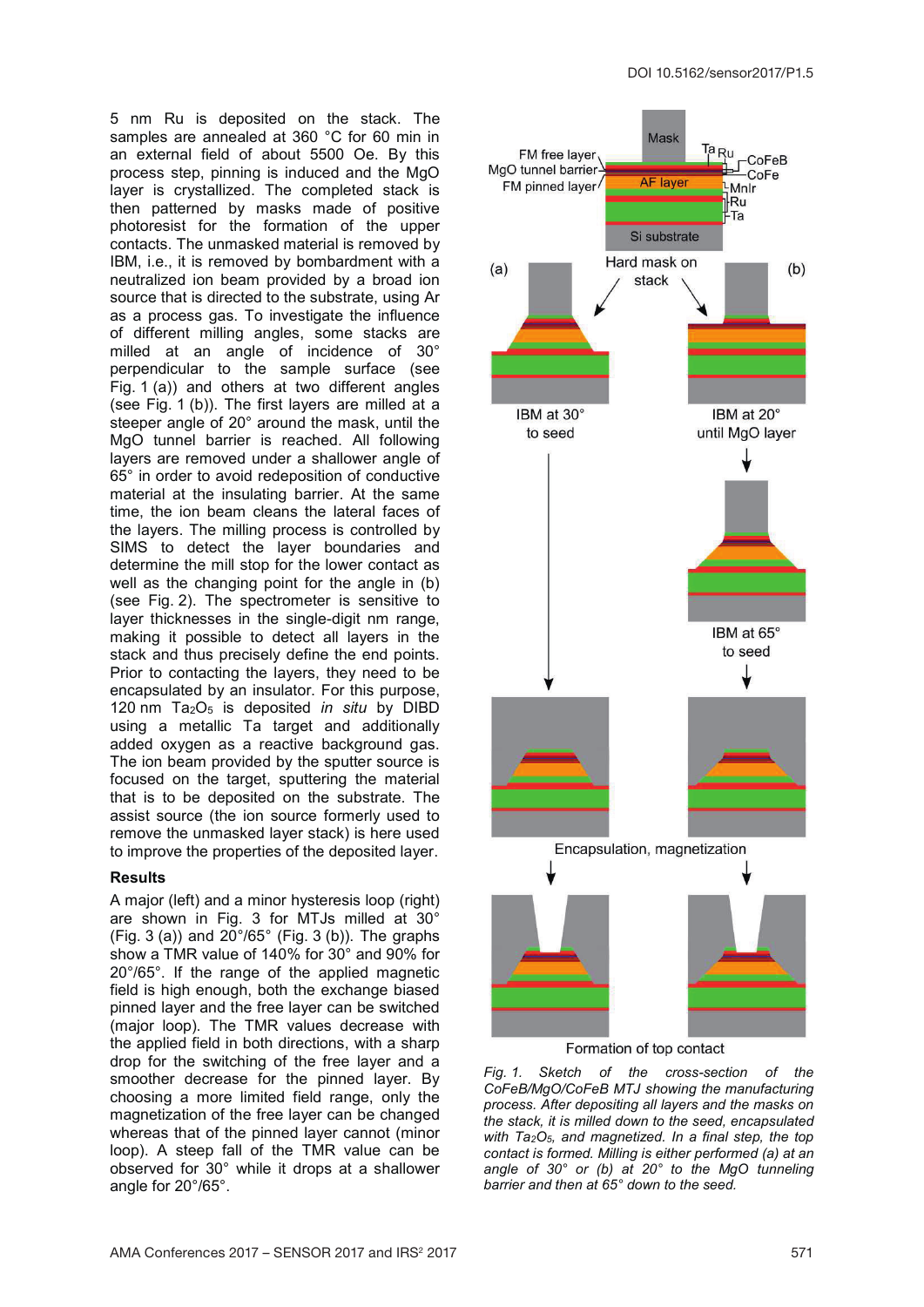

Fig.2. Signal for different materials present in the layer stack detected by the Secondary Ion Mass Spectrometer. With this method, the layer boundaries and thus the mill stops can be determined. (a) The stack is milled down to the 10 nm Ta layer. (b) The stack is milled down to the 1.7 nm MgO tunneling barrier, then the angle is adjusted and the milling is continued until the 10 nm Ta layer is reached.



Fig.3. TMR plotted versus the applied magnetic field. By selecting a high enough field range, both the exchange biased pinned layer and the free layer can be switched (left). In a reduced field range, only the pinned layer changes its magnetization (right). (a) Layer stack milled at 30°. (b) Layer stack milled at 20° and 65°.